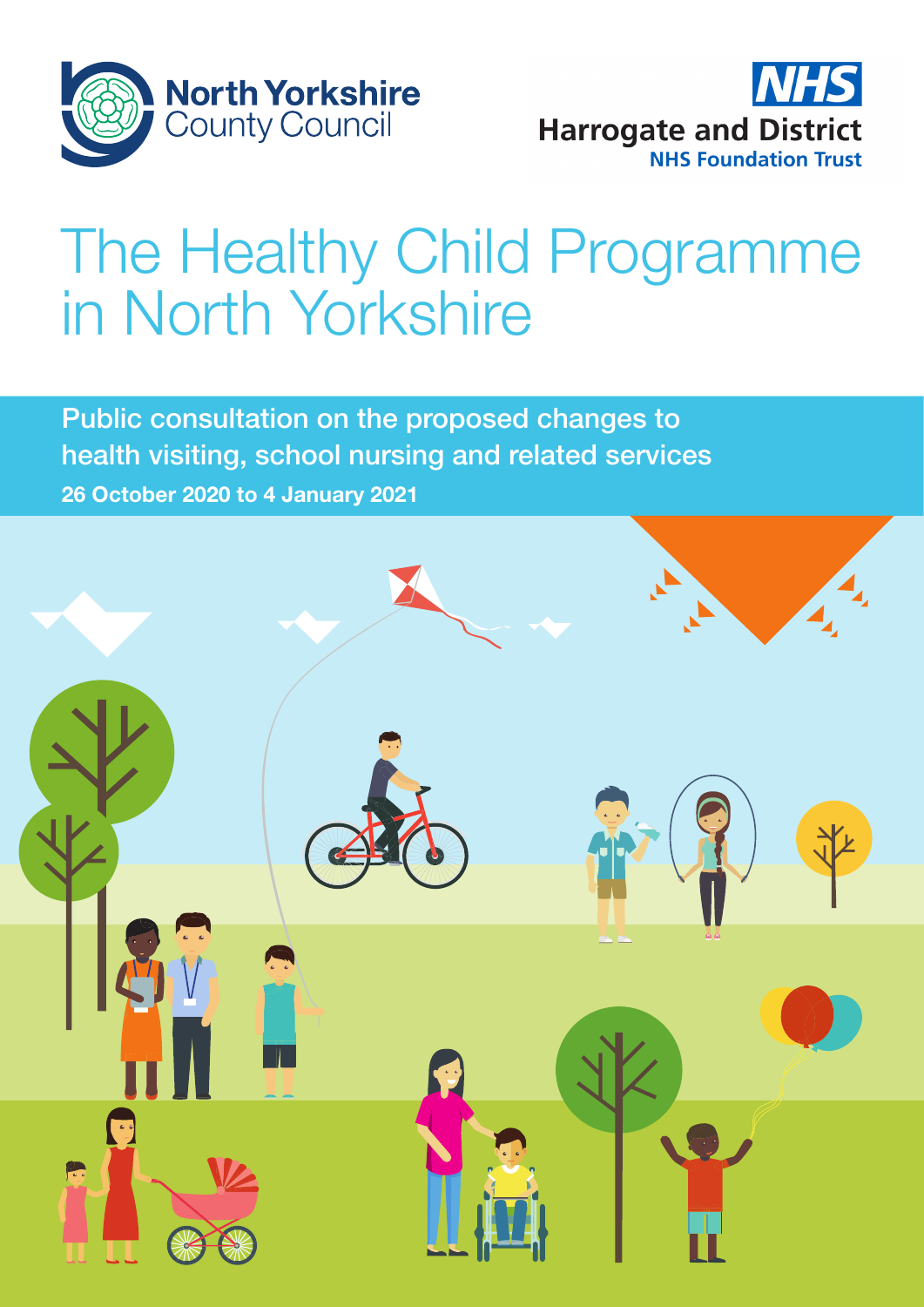# Public consultation on proposed changes to the Healthy Child Programme 0-19 service (health visiting, school nursing and related services)

North Yorkshire County Council, in partnership with Harrogate and District NHS Foundation Trust, is proposing a new model for the Healthy Child Programme (which currently comprises Health Visiting and School Nursing Services) in the county.

We want to hear your views about these proposals and how they can be implemented.

The Healthy Child Programme, which supports children and young people aged 0-19 and their families, is one service among many. It offers both universal services for all children, young people and families and targeted help for those most in need.

#### Please complete and return this survey before 9am on 4 January, 2021.

A copy of our Privacy Notices can be found at https://www.northyorks.gov.uk/privacy-notices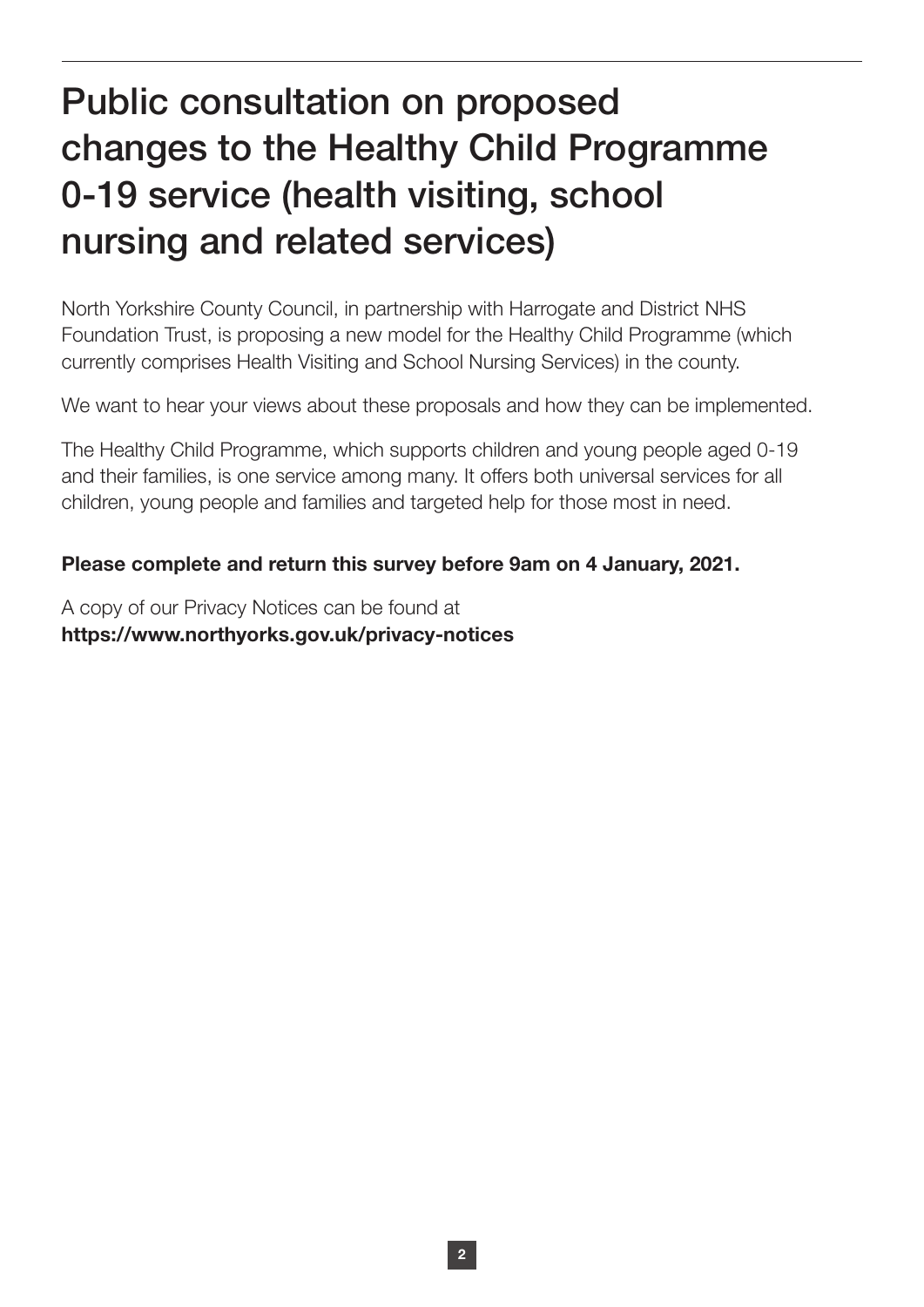### Please tell us which district you live in:

| Selby                  |  |  |
|------------------------|--|--|
| Richmondshire          |  |  |
| Hambleton              |  |  |
| Scarborough            |  |  |
| Ryedale                |  |  |
| Harrogate              |  |  |
| $\vert$ $\vert$ Craven |  |  |
| What is your gender?   |  |  |
| <i>A</i> ale           |  |  |

Female



Prefer not to say

#### What is your ethnicity?

White



Asian/Asian British





Other ethnic group

Prefer not to say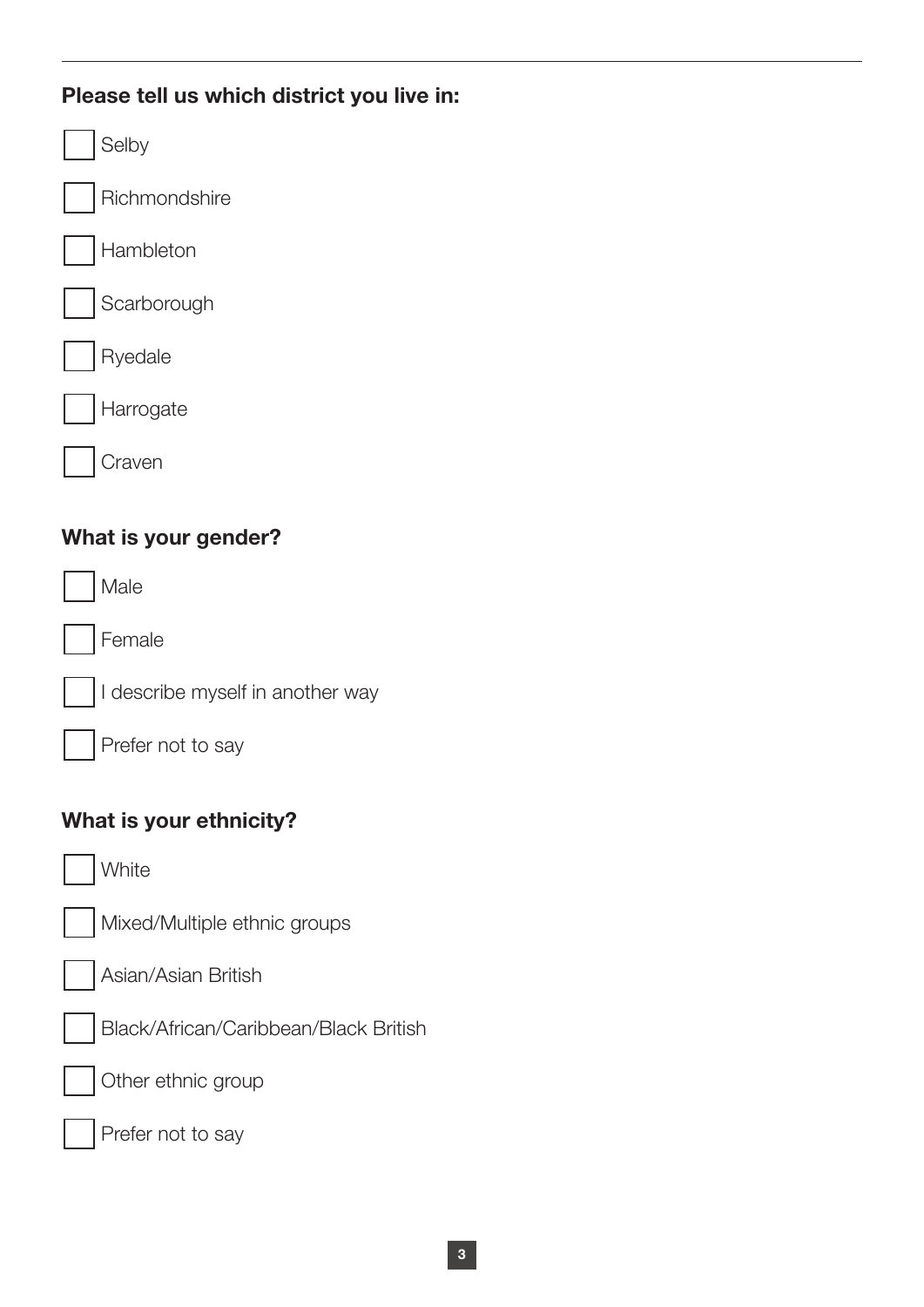| Which age category are you in? |  |  |
|--------------------------------|--|--|
| Under 16                       |  |  |
| $16 - 19$                      |  |  |
| $20-29$                        |  |  |
| $30 - 39$                      |  |  |
| $ 40-49$                       |  |  |
| $ 50 - 64$                     |  |  |
| 65-74                          |  |  |
| $75 - 84$                      |  |  |
| $85 +$                         |  |  |
| Prefer not to say              |  |  |
|                                |  |  |

## Do you consider yourself to be a disabled person or to have a long-term, limiting condition?

| Yes                                                                       |
|---------------------------------------------------------------------------|
| <b>No</b>                                                                 |
| Prefer not to say                                                         |
|                                                                           |
| In what role are you completing this survey? (Please tick all that apply) |
| I am responding on behalf of an organisation/in my professional role      |
| I am a member of the public who lives in North Yorkshire                  |
| I am a healthy child service user                                         |
| I am a member of staff affected by the change to the service              |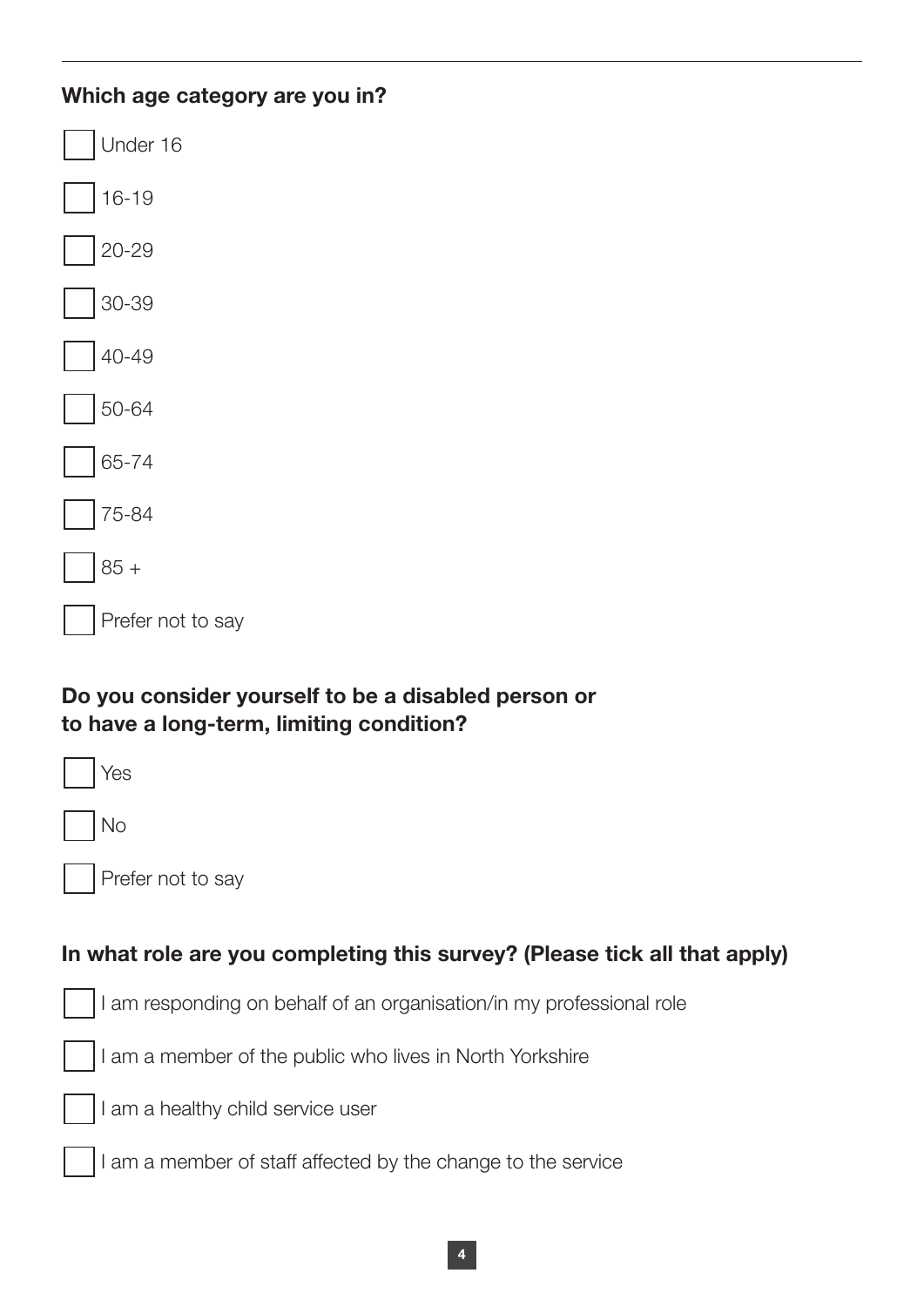In the context of a reduction in North Yorkshire's Public Health Grant of up to £4 million in the next few years, do you support the proposals to prioritise children under 5, and their families, so that they have the best start in life?

No

Please give reasons for your answer:

(Please don't include any personal or sensitive information in these answers)

Please continue on a separate sheet if necessary.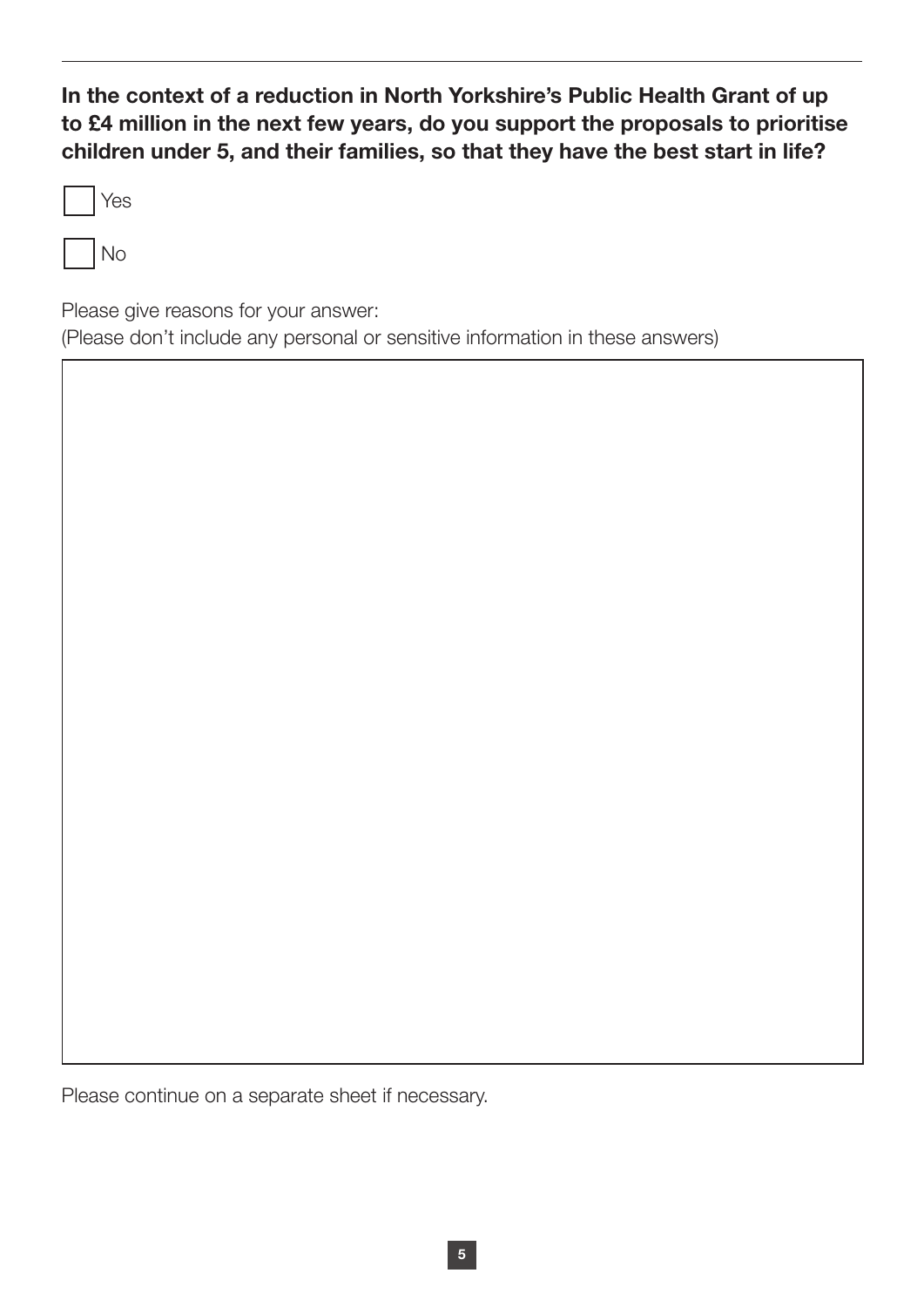In the context of a reduction in North Yorkshire's Public Health Grant of up to £4 million in the next few years, do you support the proposals for 5-19 year olds, which are focussed on:

- supporting vulnerable young people
- developing a service to help young people improve their emotional resilience and wellbeing

| Yes       |
|-----------|
| $\bigcap$ |

Please give reasons for your answer:

(Please don't include any personal or sensitive information in these answers)

Please continue on a separate sheet if necessary.